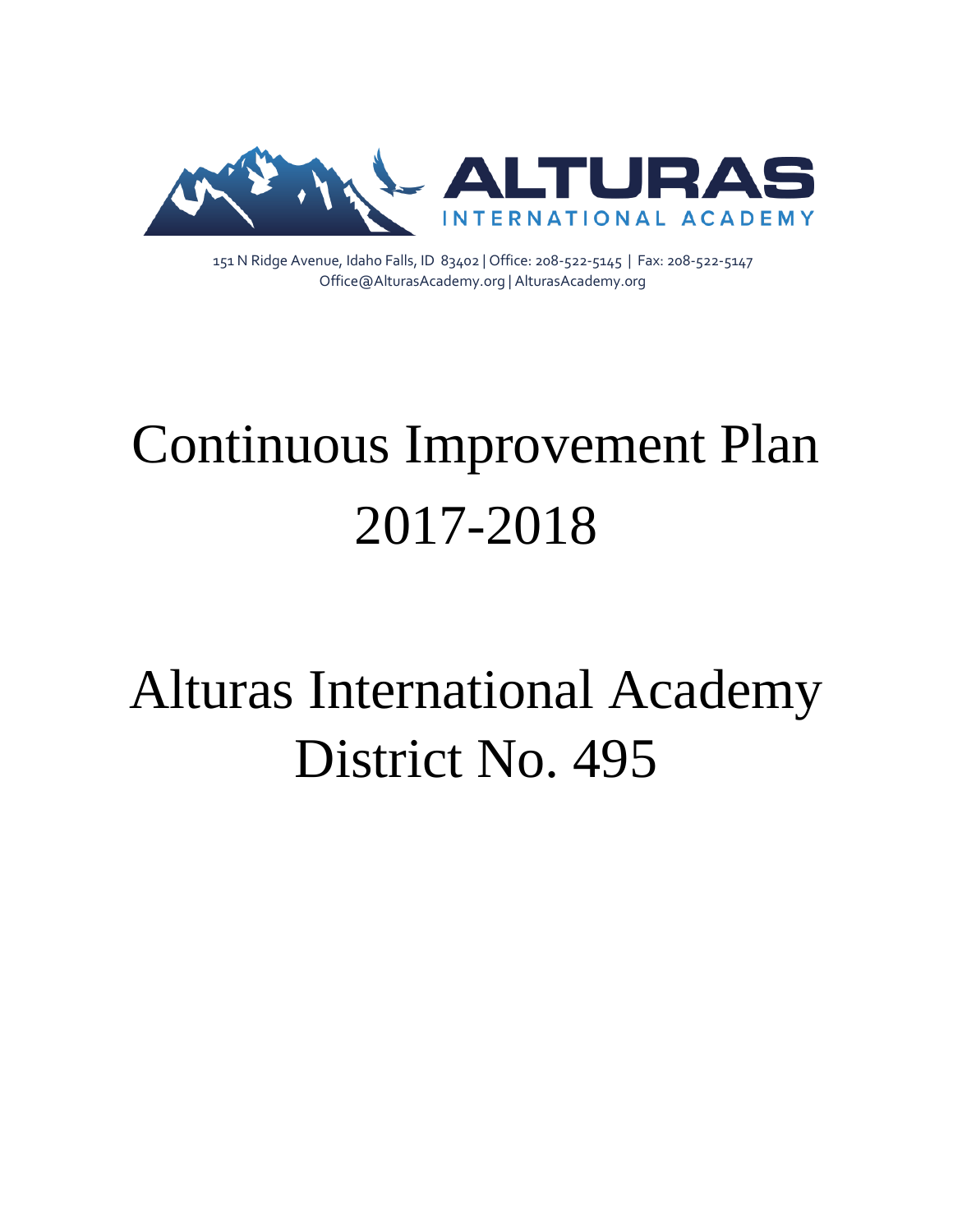**Goal 1**: The Academy will become a fully accredited IB School within the first three years of operation. During the first year, the Academy began the candidacy phase in the IB Organization for full accreditation as a Primary Year Programme (PYP). During the second year of operation, the Academy will begin the candidacy phase in the IB Middle Years Programme (MYP). As part of the accreditation process, all educators will participate in IB training provided by certified trainers. Teachers will be evaluated formally and informally on their knowledge and abilities to implement the IB curriculum. The PYP and MYP programmes being a transdisciplinary approach to teaching and learning will demand the best from both students and teachers. Alturas International Academy will aim to produce a common curriculum that will suit all learning communities.

| $\alpha$ can call the will be an identify     | communico.                        |                       |
|-----------------------------------------------|-----------------------------------|-----------------------|
| <b>Action Steps/timeline</b>                  | <b>Measures of</b>                | <b>Accountability</b> |
|                                               | <b>Progress/Evidence</b>          |                       |
| 1. Create leadership team including lead      | • Professional development        | • Report monthly      |
| teacher, administrator, and IB                | calendar for each school year     | progress to Board     |
| coordinator / August 2017                     | $(2016 - 2020)$                   | of Directors          |
| 2. Leadership team attends training /         | • Monthly Board of Directors      | • Report annually     |
| December 2017                                 | report                            | to authorizer         |
| 3. IB MYP coordinator submits all             | • Quarterly leadership agenda     |                       |
| necessary forms and fees in regards to        | and minutes                       |                       |
| IB accreditation / April 2018                 | • Periodic reports of progress    |                       |
| 4. Create IB teacher professional             | from the International            |                       |
| development (PD) calendar for 2017-18         | <b>Baccalaureate Organization</b> |                       |
| school year and ongoing leadership            | • Records of teacher training/    |                       |
| team training / October 2017                  | spreadsheet detailing training    |                       |
| 5. Begin PD process August 2017 -             | levels, dates etc. for each       |                       |
| <b>June 2018</b>                              | teacher                           |                       |
| <b>6.</b> Reflect and review and if necessary | • Evaluations of teachers' IB     |                       |
| revise training efforts quarterly with        | knowledge. skills and             |                       |
| leadership team / 2017-18 school year         | implementation of the IB          |                       |
| and every subsequent year                     | curriculum and methods            |                       |
| 7. Report progress to Board of Directors      | • Walk through observation        |                       |
| monthly $-2017-18$ school year and            | data                              |                       |
| every subsequent year                         |                                   |                       |
| 8. Create IB teacher PD calendar for          |                                   |                       |
| 2017-18 school year/ May 2017                 |                                   |                       |
| 9. Continue PD process June 2017-June         |                                   |                       |
| 2018                                          |                                   |                       |
| 10. Apply for accreditation in the MYP/       |                                   |                       |
| April 2018                                    |                                   |                       |
| 11. The Leadership team will be               |                                   |                       |
| involved daily in the instruction of these    |                                   |                       |
| small groups to provide mentoring and         |                                   |                       |
| support to the classroom structure in         |                                   |                       |
| academic learning.                            |                                   |                       |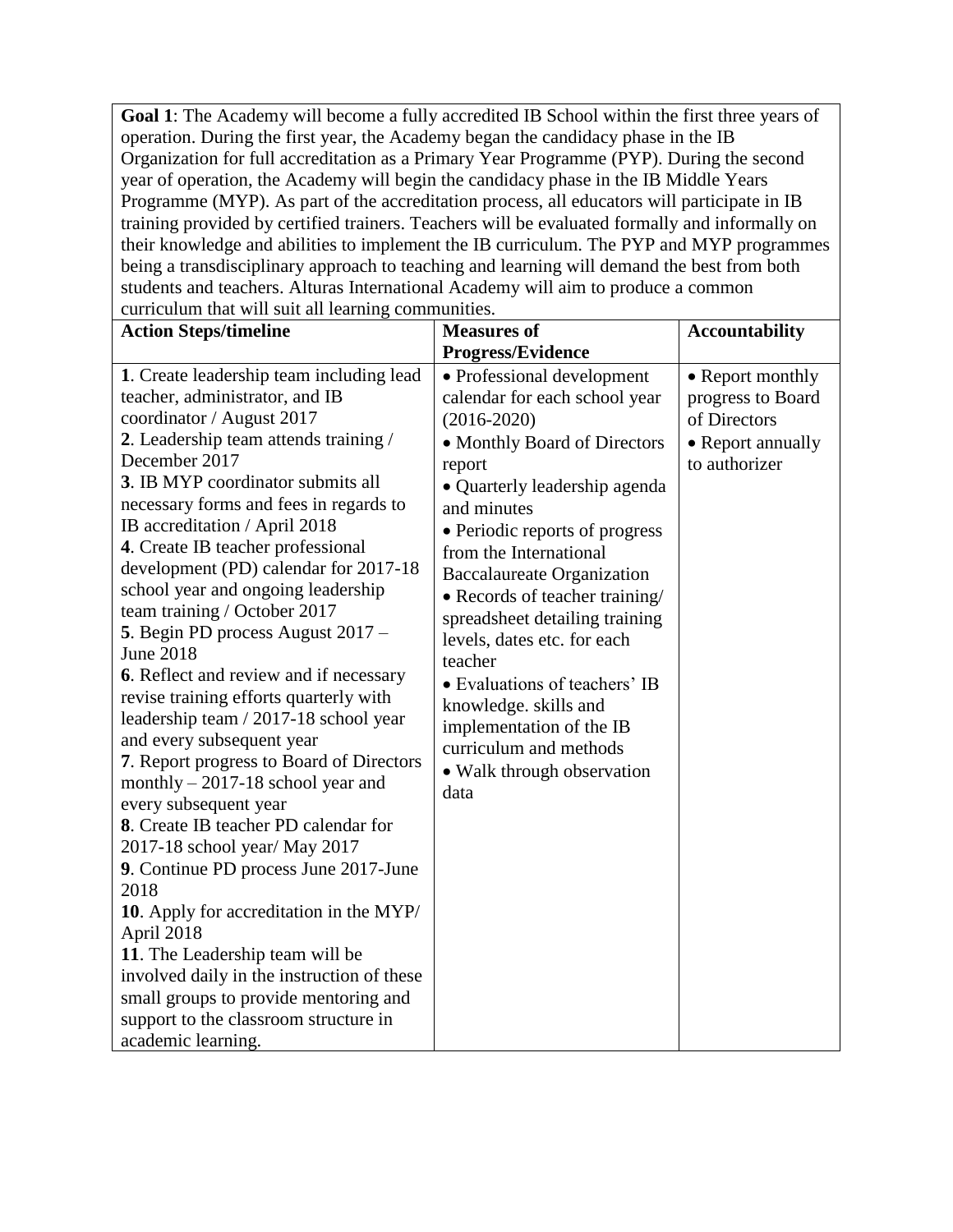| 12. The IB programme is built on the       |  |
|--------------------------------------------|--|
| foundation that everyone is involved in    |  |
| the school and it is a community of        |  |
| learners and leaders. It is the            |  |
| responsibility of each individual at The   |  |
| Academy to empower one other to think      |  |
| critically, self-reflect, and continuously |  |
| improve. Throughout the accreditation      |  |
| process this will be an essential tool to  |  |
| ensure continual success in these goals.   |  |

**Goal 2**: The Academy will instruct students in a multi-age, student-centered classroom that uses flexible grouping and differentiated instruction according to each student's needs without distinguishing students by grade level. As a result, all Academy teachers will be trained in researched-based teaching methods that utilize flexible grouping and small group instruction. The teachers and leadership team will collaborate and write curriculum to ensure optimum growth at instructional levels.

| <b>Action Steps/timeline</b>                                                                                                                                                                                                                                                                                                                                                                                                                                                                                                                                                                                                                                                                                                                                                                                                                                                                                                                                                         | <b>Measures of Progress/Evidence</b>                                                                                                                                                                                                                                                                                                                                                                                                                                            | <b>Accountability</b>                                                                                                       |
|--------------------------------------------------------------------------------------------------------------------------------------------------------------------------------------------------------------------------------------------------------------------------------------------------------------------------------------------------------------------------------------------------------------------------------------------------------------------------------------------------------------------------------------------------------------------------------------------------------------------------------------------------------------------------------------------------------------------------------------------------------------------------------------------------------------------------------------------------------------------------------------------------------------------------------------------------------------------------------------|---------------------------------------------------------------------------------------------------------------------------------------------------------------------------------------------------------------------------------------------------------------------------------------------------------------------------------------------------------------------------------------------------------------------------------------------------------------------------------|-----------------------------------------------------------------------------------------------------------------------------|
| 1. Research best practices and<br>researched based teaching methods that<br>utilize differentiated instruction, flexible<br>grouping and small group instruction. /<br><b>July 2017</b><br>2. Create professional development<br>calendar for the 2017-18 school year.<br>Leadership team (Executive Director,<br>Administrator and IB coordinator) plan<br>and create professional development<br>plan based on the calendar / February<br>2017<br>3. Purchase books and other resources<br>necessary for professional development<br>/ July 2017<br>4. Deliver first professional<br>development/ August 2017<br>5. Continue with professional<br>development every Friday as per<br>calendar/ September 2017 - June 2018<br>6. Review and reflect on professional<br>development monthly. Teachers will be<br>the facilitator of learning. The staff will<br>develop curriculum that supports<br>student-driven learning. The leadership<br>team will support this instruction by | • Professional development<br>calendar 2017-18<br>• Informal observation data<br>• Star Reading and Math<br>benchmark data (ensuring<br>students are making adequate<br>growth – see assessment plan)<br>· Student assessment data -<br>formative common assessments<br>(ensuring students are placed in<br>correct instructional groups and<br>that they are making adequate<br>growth)<br>•NWEA Map Growth<br>assessments<br>• Professional development<br>calendar 2018-2019 | $\bullet$ Report<br>monthly<br>progress to<br>Board of<br><b>Directors</b><br>$\bullet$ Report<br>annually to<br>authorizer |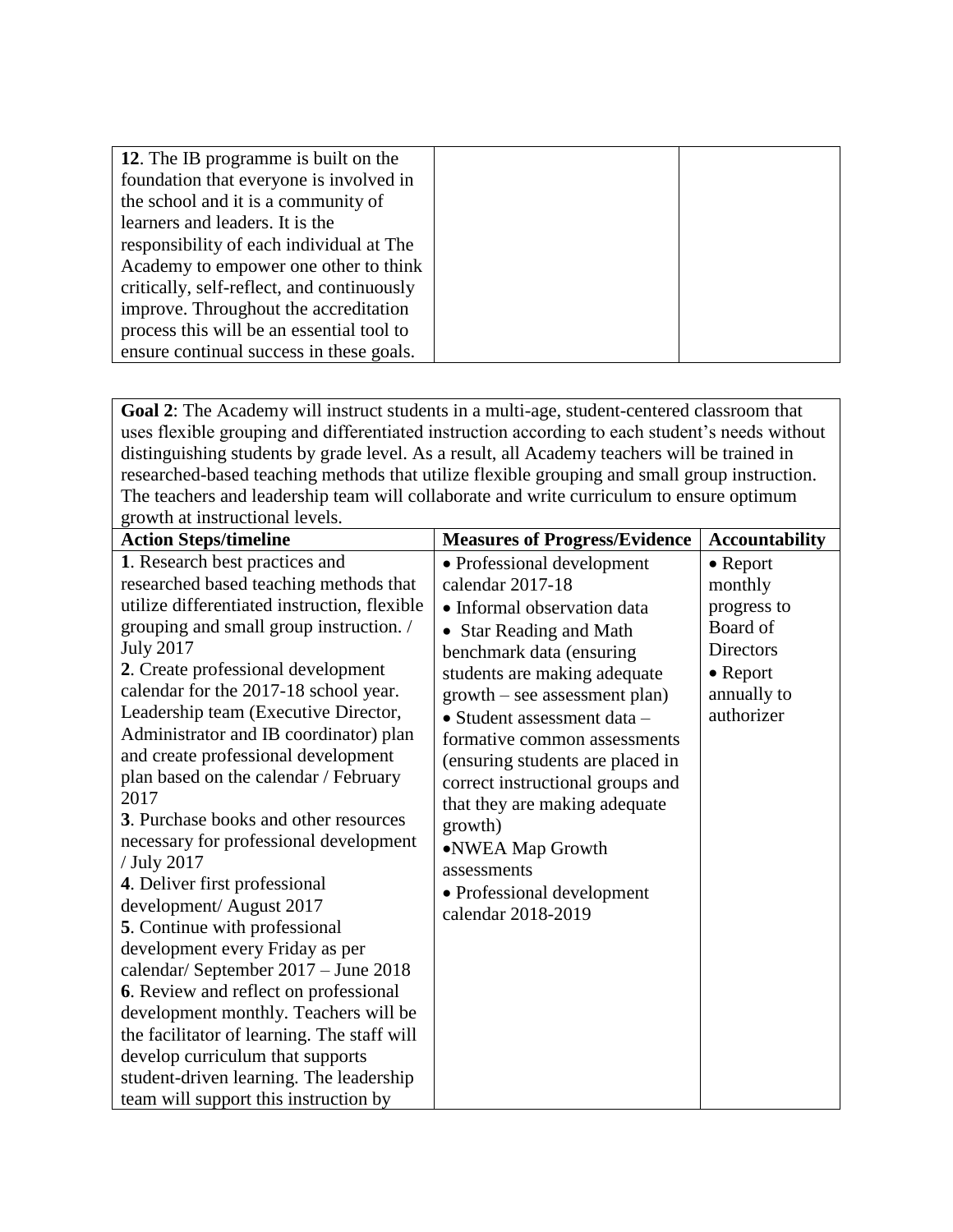| creating collaborative groups to write   |  |
|------------------------------------------|--|
| instruction. The leadership team will be |  |
| in the classroom on a regular basis      |  |
| working with students and supporting     |  |
| and encouraging teachers. / 2017-18      |  |
| school year                              |  |
| 7. The teachers and leadership will      |  |
| reflect continuously on student          |  |
| achievement through small group          |  |
| instruction and analyze data to ensure   |  |
| academic growth. / 2017-18 school year   |  |
| 8. Complete needs assessment and         |  |
| professional development calendar for    |  |
| 2018-19 school year / May 2018           |  |
|                                          |  |
| <b>Researched Based Evidence:</b>        |  |
| The expeditions chool.com                |  |
| Kidsource.com cu-portland.edu            |  |

**Goal 3:** Working as collaborative teaching teams is essential to the structure of the Academy. Collaborative teams must know and understand achievement levels of students in order to form appropriate instructional groups within their classes. As a result, the Academy will implement the Professional Learning Community (PLC) process with all instructional staff members beginning the first year of operation and continuing every year thereafter. Instructional staff will meet at least one day a week to collaborate about student learning. The analysis of Star Math, Star Reading and NWEA Map Growth data along with formative and summative assessments will be the foundation of organizing and changing instructional levels and groups as the year progresses. This will be necessary so that each student can continually work to reach their academic growth potential.

| work to reach their academic growm potential.                                                                                                                                                                                                                                                                                                                                                                                                             |                                                                                                                                                                    |                                                                                                                      |
|-----------------------------------------------------------------------------------------------------------------------------------------------------------------------------------------------------------------------------------------------------------------------------------------------------------------------------------------------------------------------------------------------------------------------------------------------------------|--------------------------------------------------------------------------------------------------------------------------------------------------------------------|----------------------------------------------------------------------------------------------------------------------|
| <b>Action Steps/timeline</b>                                                                                                                                                                                                                                                                                                                                                                                                                              | <b>Measures of</b>                                                                                                                                                 | <b>Accountability</b>                                                                                                |
|                                                                                                                                                                                                                                                                                                                                                                                                                                                           | <b>Progress/Evidence</b>                                                                                                                                           |                                                                                                                      |
| 1. Provide initial professional<br>development and guidelines for working<br>within a PLC / August 2017<br>2. PLC meetings / Weekly throughout the<br>$2017-18$ school year<br>3. Develop team growth and proficiency<br>goals related to student achievement in<br>reading, writing, and mathematics<br>4. Create units of instruction including<br>common formative and summative<br>assessments and differentiated lesson<br>plans / ongoing $2017-18$ | • PLC meeting notes<br>• PLC implementation self-<br>assessment and reflection data<br>$\bullet$ Unit plans<br>• Common formative and<br>summative assessment data | $\bullet$ Report<br>monthly<br>progress to<br>Board of<br>Directors<br>$\bullet$ Report<br>annually to<br>authorizer |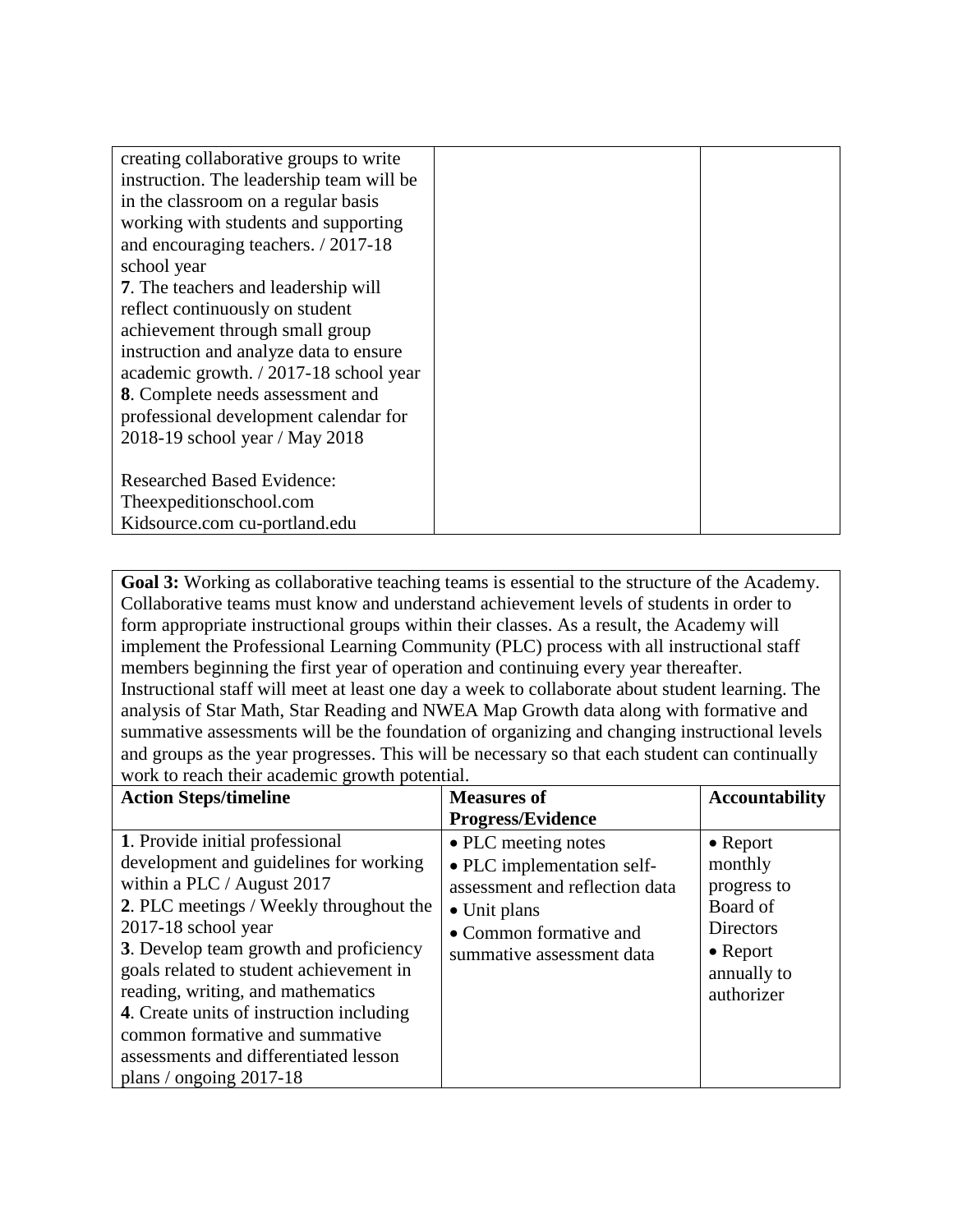| <b>5</b> . Review assessment data / ongoing   |  |
|-----------------------------------------------|--|
| 2017-18                                       |  |
| <b>6.</b> Reflect on PLC practice and provide |  |
| ongoing professional development and          |  |
| guidance as necessary / Monthly               |  |
| throughout the 2017-18 school year            |  |

# **Education Thoroughness Standards**

# **1. A safe environment conducive to learning is provided.**

**Goal**: Maintain a safe teaching, working and learning environment that promotes positive and productive learning. Students will be respectful of themselves and others.

# **To achieve this goal, the Academy will:**

• Develop guidelines for physical safety. These guidelines will include, but are not limited to, the procedures for fire and evacuation drills, reporting unsafe equipment, methods for checking students in and out of school, notification of school closures and emergency information and staff monitoring and supervision of student activity during the school day.

• Provide a facility and adopt policies that meet all required city, state, and federal health, accessibility, safety, fire and building codes for public schools.

• Establish, publish, and enforce policies that define acceptable and unacceptable behavior for students and staff, including zero tolerance for weapons, violence, harassment, bullying, gangs, use or sale of alcohol and drugs or any illegal activities.

• Establish a school-wide Positive Behavior Interventions and Support (PBIS) system that is comprised of behavioral intervention practices and organizational systems for establishing the social culture, learning, and teaching environment and individual behavior supports needed to achieve academic and social success for all students.

#### **2. Educators are empowered to maintain classroom discipline.**

**Goal:** Create a positive teaching and learning environment where students are responsible, respectful, and highly engaged in learning.

#### **To achieve this goal, the Academy will:**

• Train teachers in and use "CHAMPS: A Proactive and Positive Approach to Classroom Management," by Randy Sprick, Ph.D. as a resource of how to make effective decisions about classroom management. CHAMPS, "Setting Limits in the Classroom" and "The First days of School" are resources we will use and are based on the following principles or beliefs:

• Structure the classroom for success, including the physical setting, schedule, routines and procedures.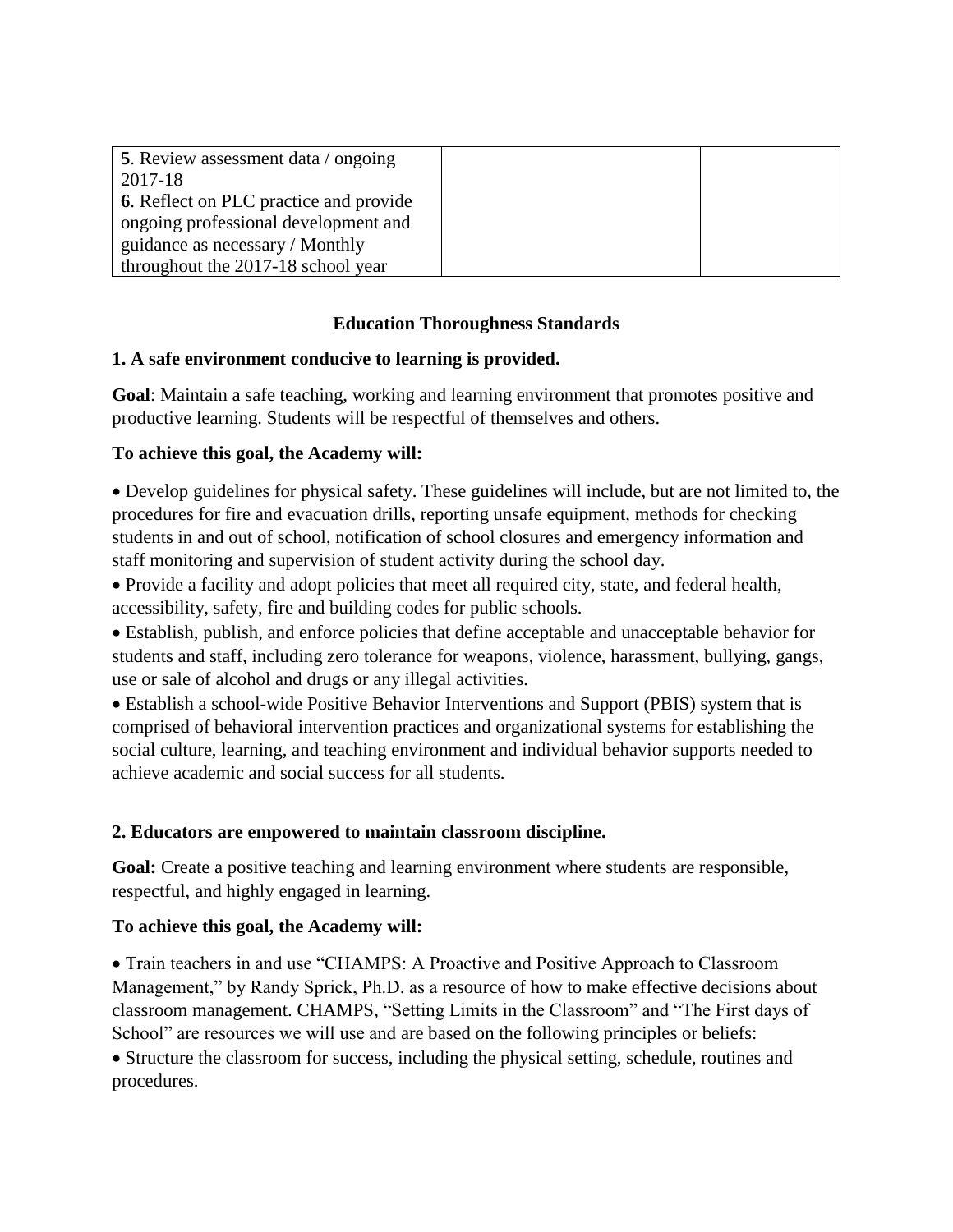• Teach behavioral expectations to students; direct instruction on how to behave responsibly and respectfully in all classroom situations.

• Observe and supervise; monitor student behavior by physically circulating and visually scanning all parts of the classroom.

• Interact positively with students; when students are behaving responsibly and respectfully, they receive attention and feedback on their behavior, giving the students a high ratio of positive to negative interactions.

• Correct fluently; teachers pre-plan their responses to misbehavior to ensure they respond in a brief, calm and consistent manner.

#### **3. The basic values of honesty, self-discipline, unselfishness, respect for authority, and the central importance of work are emphasized.**

**Goal**: Offer opportunities for students to develop and express exemplary character traits in correlation with the overall educational program.

# **To achieve this goal, the Academy will**:

- Utilize the general philosophy of the IB Programme to instill basic values.
- Emphasize the importance of adults and older students modeling important values at school.

• Support students in their efforts to build personal bonds and carry out responsibilities within the learning community.

• Develop a sense of community and service within the school and between the school and larger community.

• Instill a sense of individual, social, and civic responsibility that enables students to use newly found knowledge to solve community problems.

#### **4. The skills necessary to communicate effectively are taught**.

**Goal**: Teach students a range of effective communication skills appropriate for the 21st Century using the IB Programme and Idaho Core Standards.

#### **To achieve this goal, the Academy will**:

• Emphasize meaningful language experiences in English Language Arts instruction through reading, writing, speaking, and listening, which is enhanced by dramatization and memorization.

• Provide access to computers and other technology. Teach technology skills and appropriate communication through technology.

• Provide instruction in a foreign language. Next to English, Spanish is the second most spoken language in the United States. There are approximately 52 million people who speak Spanish as a first or second language in the United States. Some projections indicate that the United States could even surpass Mexico by 2050 and become the world's largest Spanish-speaking country. Learning Spanish will enable students to live more effectively in a global community and is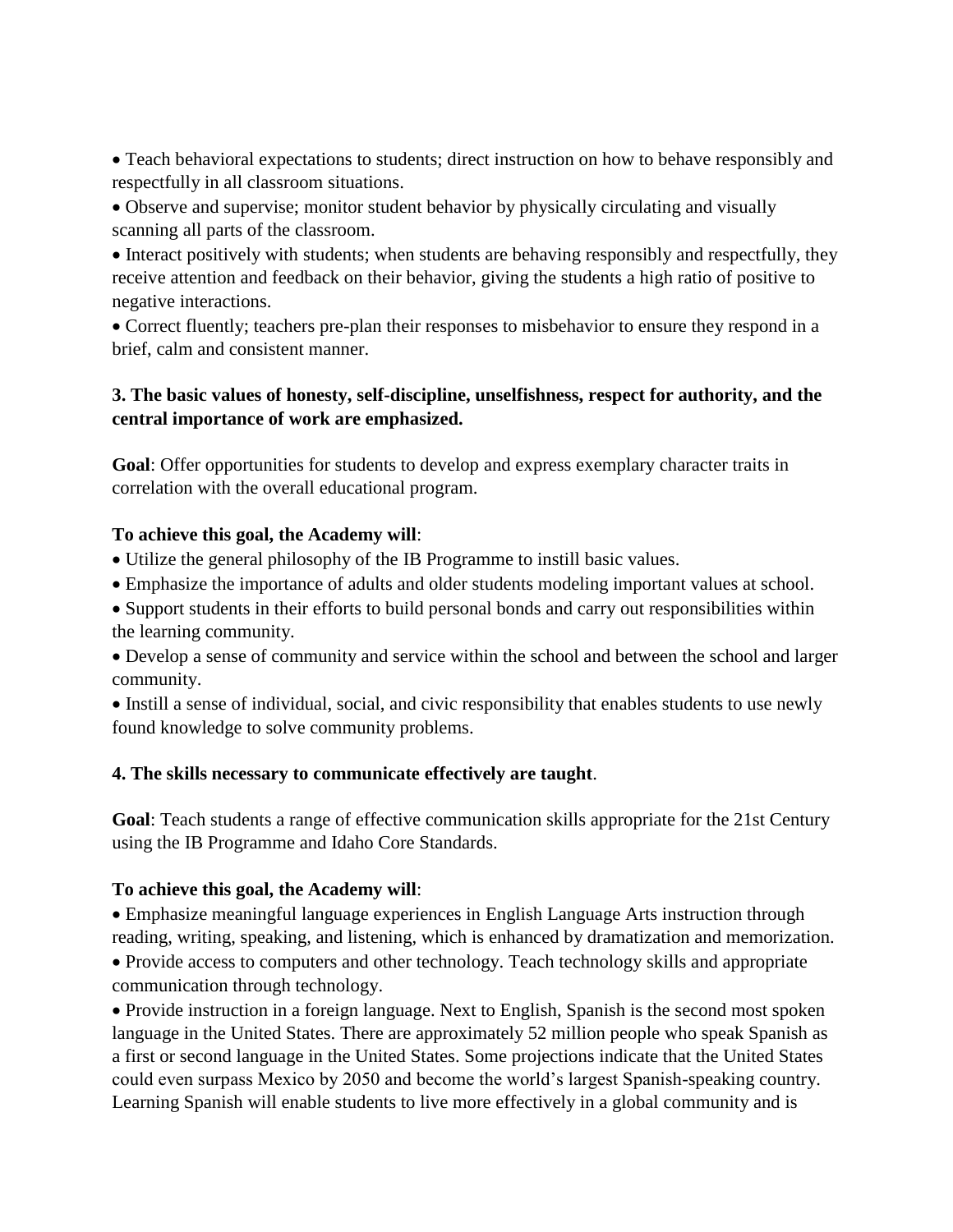essential in many occupations. In addition, knowledge of a second language will boost English proficiency, improve memory and self-discipline, and enhance verbal and problem-solving skills.

# **5. A basic curriculum necessary to enable students to enter academic or professional technical postsecondary educational programs is provided.**

**Goal**: Develop international citizens equipped with a solid foundation in reading, writing, mathematics, science, technology, language, and social studies that will enhance their ability to positively contribute to a global society in the 21st Century.

# **To achieve this goal, the Academy will**:

• Provide a challenging academic program utilizing the Idaho Core Standards combined with the IB framework for curriculum

• Develop and implement a complete Response to Intervention (RTI) system consisting of three tiers of instructional processes that include regular universal benchmark screening of basic language arts and mathematics skills (three times a year), increasing levels of instructional support and intervention, and careful monitoring of progress for students identified for additional support.

 Tier 1: All students receive instruction within an evidence-based, scientifically researched core program aligned with the Idaho Core Standards and the IB framework with the intent to deliver high-quality instruction in language arts and mathematics.

 Tier 2: Students who fall below the expected levels of accomplishment (10th–24th percentile), according to the school-wide benchmark screenings, receive interventions and instructional programs focused on their specific needs.

• Tier 3: Students who fall well-below the 10th percentile on the benchmark universal screeners are at high risk for academic failure and will receive intensive interventions and instruction to meet their individual needs.

• Provide foreign language instruction.

• Physical fitness instruction will focus on basic health, fitness (flexibility, strength, and endurance) and lifetime sports.

- Frequent opportunities will be provided for students to participate in outdoor activities, such as snowshoeing, hiking, biking, running, skiing, tennis, golfing, and fishing.
- Music and art will be integrated into the interdisciplinary thematic units of instruction.
- Delineate a set of expected best teaching practices, methods, and materials that teachers will employ within their classrooms.

• Provide ongoing professional development in best teaching practices, methods, and materials that are expected to be used within the classroom.

• Monitor teacher performance and implementation of curriculum and best practices through frequent classroom walkthroughs by teaching peers and administration and through the implementation of a research-based evaluation system, Charlotte Danielson's "Framework for Teaching." "Framework for Teaching" is a research-based set of components of instruction,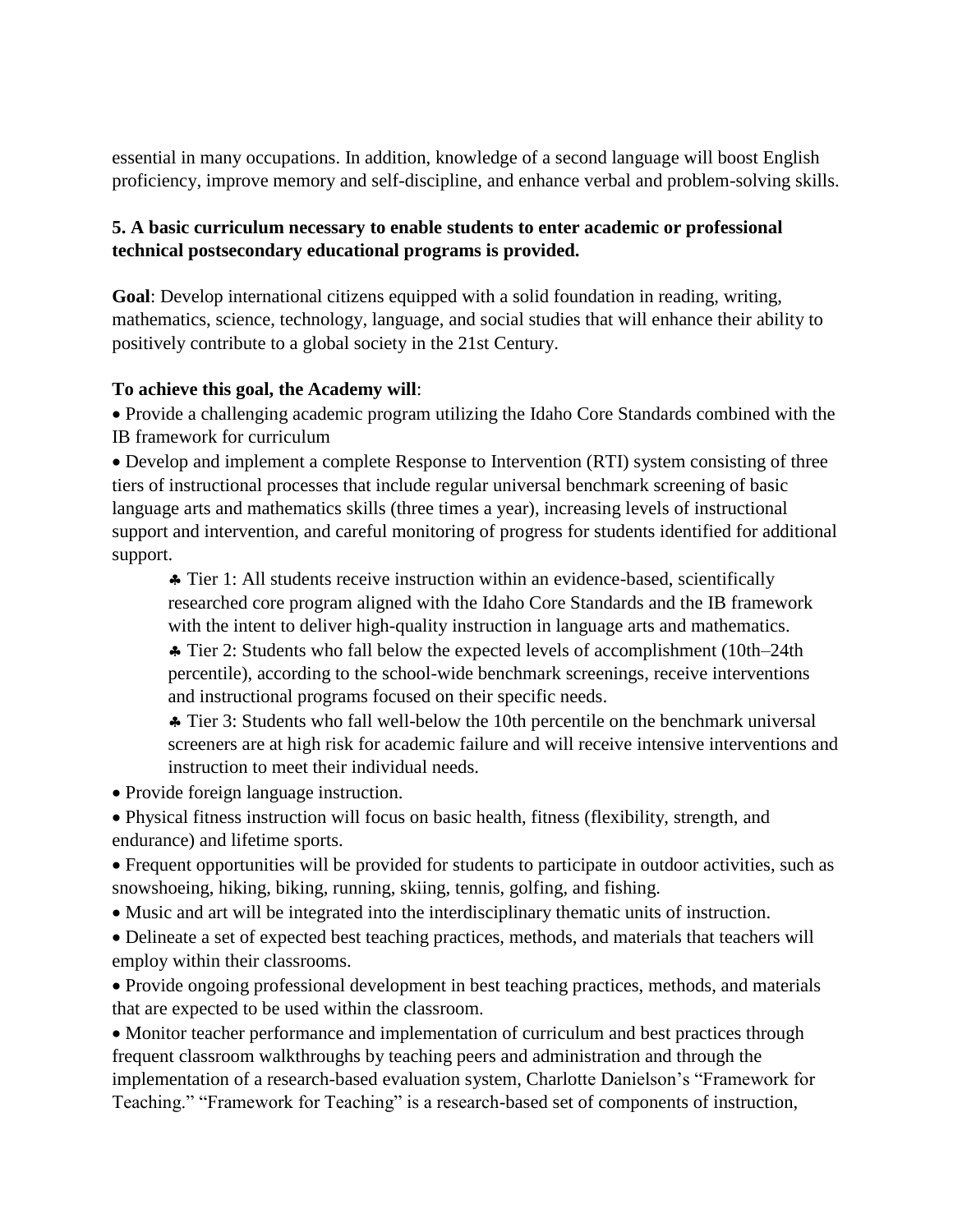aligned to the Interstate New Teacher Assessment and Support Consortium (INTASC) standards, and grounded in a constructivist view of learning and teaching. The complex activity of teaching is divided into 22 components (and 76 smaller elements) clustered into four domains of teaching responsibility: 1. Planning and preparation 2. Classroom environment 3. Instruction 4. Professional responsibilities

#### **6. The skills necessary for students to enter the workforce are taught.**

**Goal**: Provide students with academic and social skills that prepare them for future employment in the 21st Century. Students will not only possess solid academic skills in reading, writing, and mathematics, but they will be able to work cooperatively and collaboratively. They will be able to think critically and problem-solve.

#### **To achieve this goal, the Academy will**:

• Provide a strong foundation in reading, writing, problem-solving, math concepts, science, technology, and social studies.

• Provide a technology-rich environment, encouraging the effective use of technology as a tool in the workplace of the 21st Century.

• Enable students to develop the following intellectual habits important in the workplace: Adapting to new situations and responding effectively to new information; solving problems; locating and evaluating information from a variety of sources; making flexible connections among various disciplines of thought; thinking logically; and making informed judgments.

• Enable students to develop the following personal habits important in the workplace: Accepting responsibility for personal decisions and actions; acting with honesty, courage, and integrity; maintaining a healthy lifestyle; showing empathy, courtesy, and respect for differences among people and ideas; displaying self-confidence; practicing concentration and perseverance; implementing effective time management; and working cooperatively with others to reach group consensus or to complete a task.

#### **7. The students are introduced to current technology**.

**Goal**: Provide students with a technology-rich environment using tools such as computers, personal electronic devices, scientific equipment, and networks linked to local and nationwide resources.

#### **To achieve this goal, the Academy will**:

• Provide technology to facilitate and enhance learning. Students will be able to access technology to communicate, research information, complete assignments, compute, keep records, analyze and store data, and for assessment purposes.

• Use interactive technology as a tool in an integrated educational program rather than as a primary instructional delivery system.